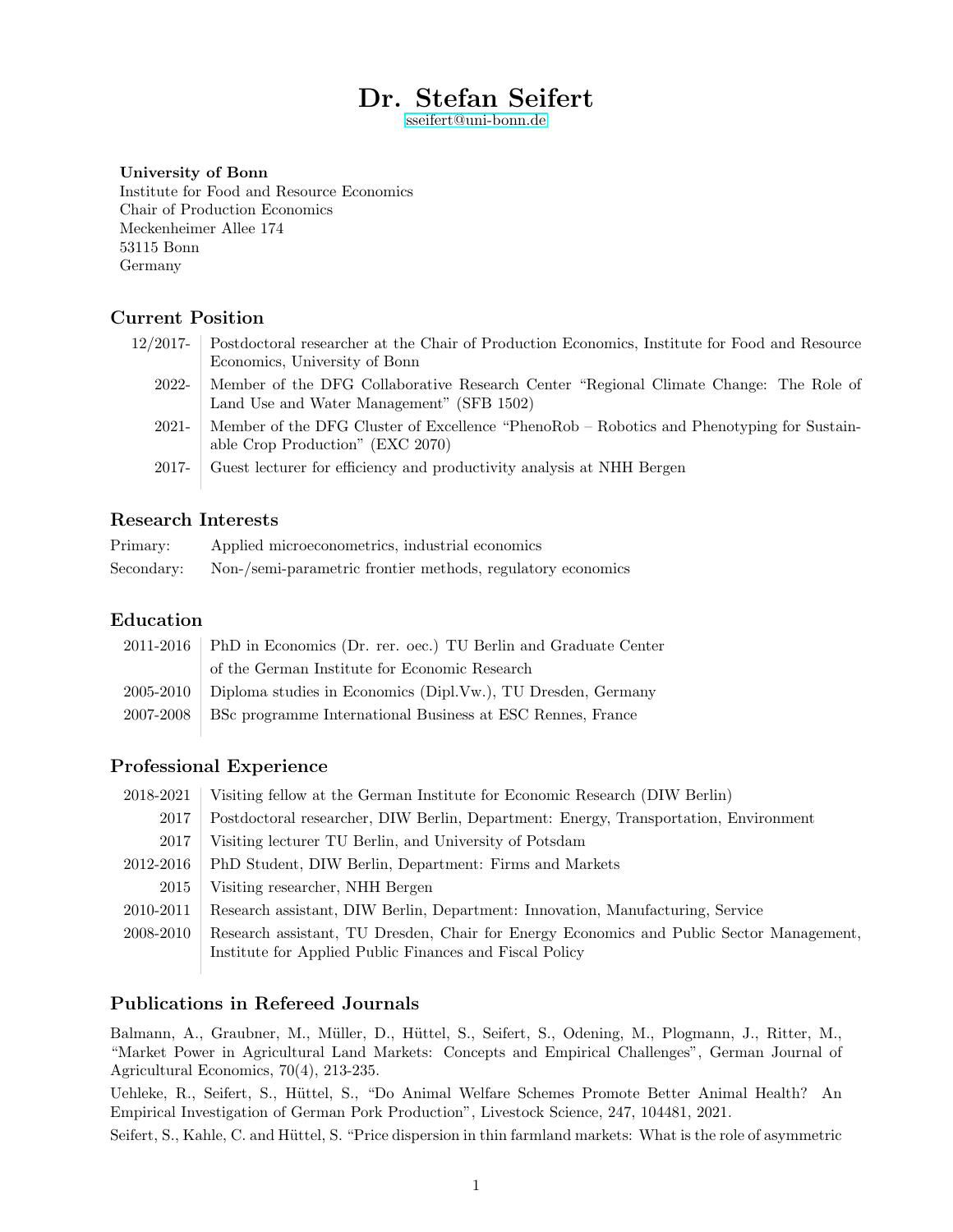information?", American Journal of Agricultural Economics, 103(4), 1545-1568, 2021

Witzke, K.v., Filler, G., Odening, M., Seifert, S., Hüttel, S. and Uehleke, R. "Auktionen als Transaktionsform für landwirtschaftlichen Boden ", Berichte über Landwirtschaft, 98(2), 1-34, 2020

Ritter, M., Hüttel, S., Odening, M. and Seifert, S. "Revisiting the relationship between land price and parcel size", Land Use Policy, 97, 104771, 2020

Nieswand, M. and Seifert, S. "Environmental Factors in Frontier Estimation - A Monte Carlo Analysis", European Journal of Operational Research, 265(1), 133-148, 2018

Seifert, S., Cullmann, A. and Hirschhausen, C.v. "Technical Efficiency and  $CO_2$  Reduction Potentials - An Analysis of the German Electricity Generating Sector", Energy Economics, 56, 9-19, 2016

Seifert, S. and Nieswand, M. "Some Determinants of Intermediate Local Governments' Spending Efficiency: The Case of French Départements", Local Government Studies,  $40(5)$ , 766-790, 2014

#### Papers under review or revision

Isenhardt, L., Seifert, S., Hüttel, S., "Right of First Refusals and Farmland Auctions in Eastern Germany" Seifert, S., Hüttel, S., "Common values and unobserved heterogeneity in farmland auctions in Germany"

#### Policy Reports

Balmann, A., Demoustier, J., Grau, A., Graubner, M., Hüttel, S., Kahle, C., Müller, D., Odening, M., Plogmann, J. ., Ritter, M., Seifert, S. (2021): "Marktmacht in landwirtschaftlichen Bodenmärkten – Bedeutung, Messung, Abgrenzung", Technical report, BLE and Ministry for Food and Agriculture, 2021

Hüttel, S., Seifert, S., Uehleke, R., Odening, M., Filler, G., von Witzke, K., Graubner, M., Balmann, A. "Preisbildung bei Auktionen auf dem Bodenmarkt: Analyse der Unterschiede zwischen Landwirten und Nichtlandwirten", Technical report, BLE Entscheidungshile 2818HS001, 2020

Cullmann, A., Nieswand, M., Seifert, S. and Stiel, C. "No Differences in Efficiency Between Public and Private Utilities", DIW Economic Bulletin, 20, 2016

Cullmann, A., Nieswand, M., Seifert, S. and Stiel, C. "A (Re)Municipalization Trend Among Energy Utilities: Truth or Myth?", DIW Economic Bulletin, 20, 2016

Seifert, S. "Effizienzanalysemethoden in der Regulierung deutscher Elektrizitäts- und Gasversorgungsunternehmen", DIW Round-up Politik im Fokus, 40, 2014

#### Working Papers

Isenhardt, L., Seifert, S., Hüttel, S., "On the price effect of a right-of-first-refusal in farmland auctions", AES 95th Annual Conference Working Paper (2021)

Uehleke, R., Seifert, S., Hüttel, S., "Animal welfare and production efficiency in German pork production", AES 94th Annual Conference Working Paper (2020)

Seifert, S., Hüttel, S., "Common values and unobserved heterogeneity in farmland auctions in Germany", FORLand Working Paper 21 (2020)

Ritter, M., Hüttel, S., Odening, M., Seifert, S. "Revisiting the relationship between land price and parcel size", FORLand Working Paper 8 (2019)

Seifert, S., Valente, M. "An offer that you can't refuse? Agrimafias and Migrant Labor on Vineyards in Southern Italy", DIW Working Paper 1735 (2018)

Nieswand, M. and Seifert, S. "Operational Conditions in Regulatory Benchmarking Models - A Monte-Carlo Study", DIW Working Paper 1585 (2016)

Seifert, S. "Semi-parametric Measures of Scale Characteristics of German Gas-fired Electricity Generation", DIW Working Paper 1571 (2016)

Seifert, S. "Measuring Productivity When Technologies are Heterogeneous - A Semi-parametric Approach for Electricity Generation", DIW Working Paper 1526 (2015)

Seifert, S., Cullmann, A. and Hirschhausen, C.v. "Technical Efficiency and  $CO<sub>2</sub>$  Reduction Potentials - An Analysis of the German Electricity Generating Sector", DIW Working Paper 1426 (2014)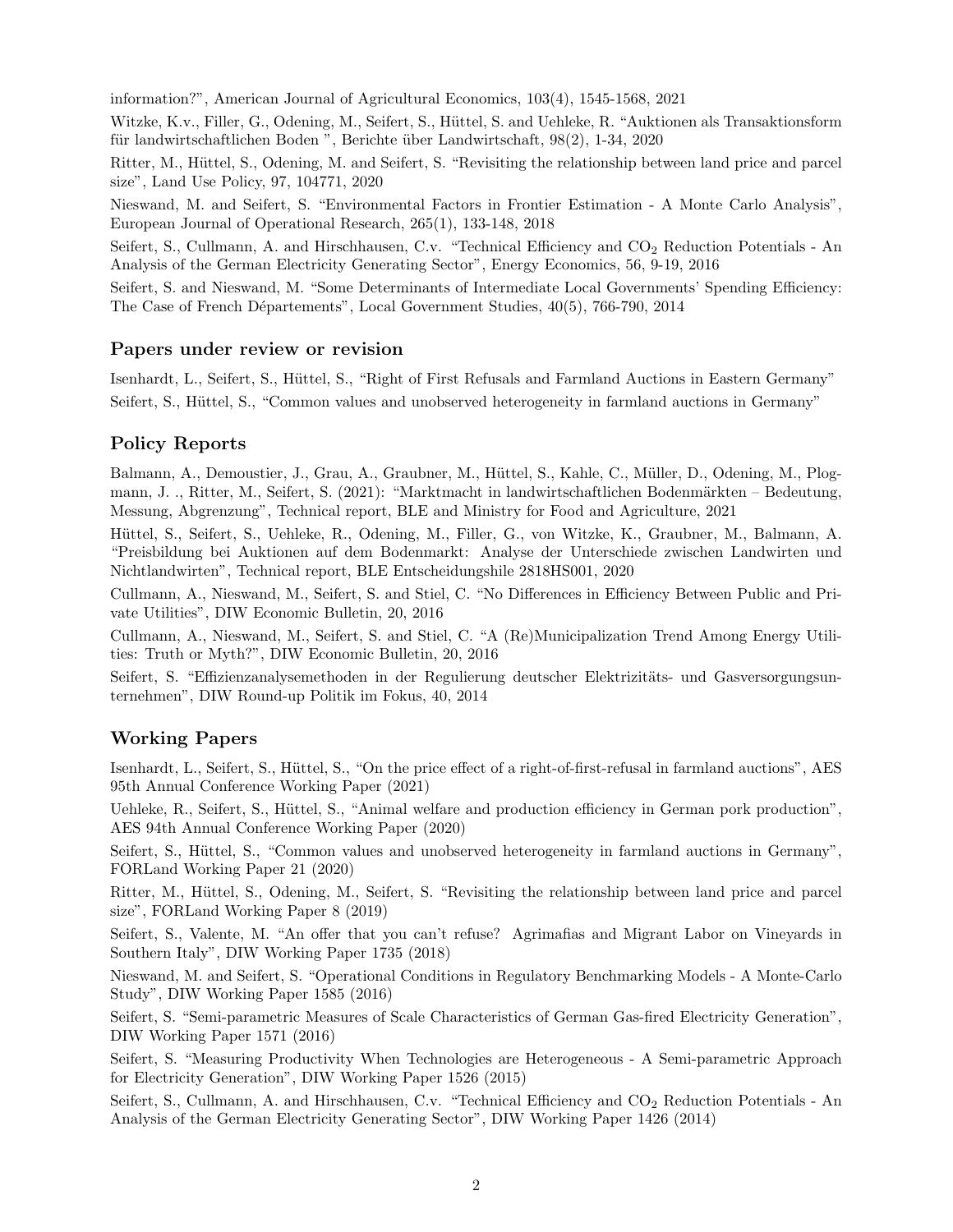Seifert, S. and Nieswand, M. "Some Determinants of Intermediate Local Governments' Spending Efficiency: The Case of French Départements", DIW Working Paper 1130 (2011)

#### Policy and Research Projects

- 2022-2025 DFG Collaborative Research Center (CRC 1502), Regional Climate Change: Disentangling the Role of Land Use and Water Management, Deutsche Forschungsgemeinschaft, Principal investigator in project A05 2022-2025 PhenoRob Open Call 2, A system perspective on robotics and sensing technology adoption (adop-TIS), Principal investigator 2020-2023 DFG Research unit FORLand (FOR 2569), Agricultural Land Markets - Efficiency and Regulation, Deutsche Forschungsgemeinschaft, Principal investigator 2018-2021 Scientific advice to the committee of experts for land market valuation of Saxony-Anhalt (Germany) for the land market report 2019 and 2021 2019-2020 AukLand - Price formation in land market auctions: Analysis of differences between farmers and non-agricultural investors, Federal Ministry of Food and Agriculture, Research associate 2019-2020 Marktmacht - Market power in agricultural land markets, Federal Ministry of Food and Agriculture, Research associate 2018-2020 FORLand - Agricultural Land Markets - Efficiency and Regulation, Deutsche Forschungsgemeinschaft, Research associate 2017 FADN project on illegal labor in viticulture, EU FADN, Project leader and researcher 2012-2018 KOMIED - Municipal infrastructure companies against the background of energy policy and demographic change, Leibniz Association, Research associate
- 2010-2012 GRASP Growth and Sustainability Policies for Europe, EU EC 7th Framework programme for research, Research associate

#### Conference presentations

- 2021 North American Productivity Workshop (Miami, USA); XVI Congress of the EAAE (Prague, Czech); FORLand Webinar (DFG FOR 2569 Seminar)
- 2020 North American Productivity Workshop (Miami, USA); American Association of Wine Economists (Padua, Italy, cancelled); XVI Congress of the EAAE (Prague, Czech, cancelled); GEWISOLA Annual meeting 2020 (Halle); CPP Seminar University of Loughborough (UK)
- 2019 European Workshop on Efficiency and Productivity Analysis (London, UK); EAAE Seminar Agricultural Land Markets (Berlin, Germany); 3rd REECAP meeting (Osnabrück, Germany); ILR Seminar, University of Bonn
- 2018 Spring Meeting of Young Economists (Palma de Mallorca, Spain); North American Productivity Workshop (Miami, USA); Seminar at University of Verona (Verony, Italy); CPP Seminar at the University of Loughborough (Loughborough, UK)
- 2017 European Workshop on Efficiency and Productivity Analysis (London, UK); American Association of Wine Economists (Padua, Italy); Econometrics of Panel Data and Network Analysis (Berlin, Germany); Agricultural Economics Society Annual Conference (Dublin, Ireland)
- 2016 North American Productivity Workshop (Quebec, Canada); Workshop on Empirical Methods in Energy Economics (Oviedo, Spain)
- 2015 German Economic Association (VfS) Annual Conference (Münster, Germany); European Association for Research in Industrial Economics (Munich, Germany); European Workshop on Efficiency and Productivity Analysis (Helsinki, Finland); KOMIED Conference (Berlin, Germany); Benchmarking Public Utilities (Bremen, Germany)
- 2014 German Statistical Week (Hannover, Germany); North American Productivity Workshop (Ottawa, Canada)
- 2013 European Workshop on Efficiency and Productivity Analysis (Helsinki, Finland)
- 2011 European Workshop on Efficiency and Productivity Analysis (Verona, Italy)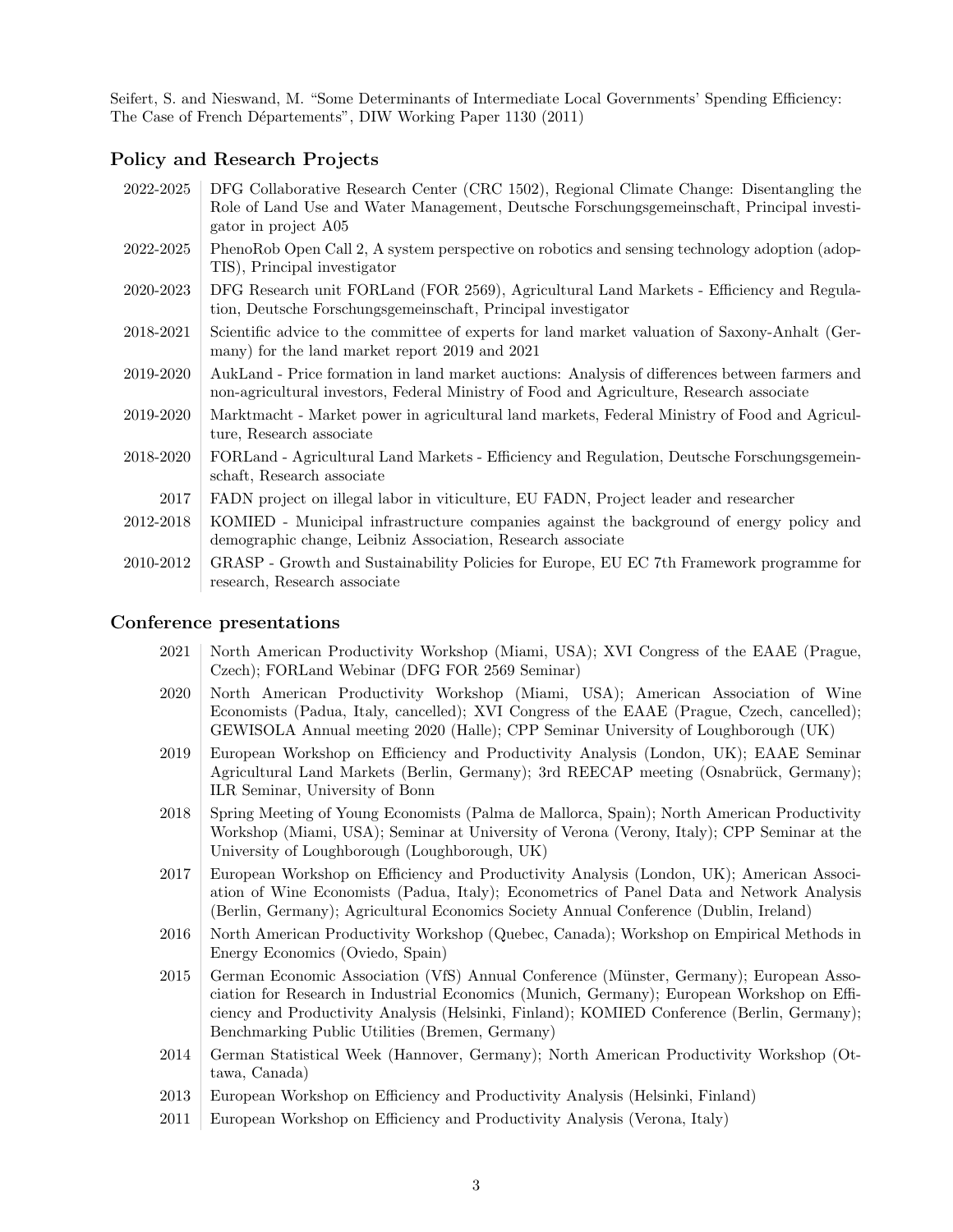# Teaching

| 2017-2021 | "Benchmarking with DEA, SFA, and R", Master, Lecturer, NHH Bergen                                                                                                                                                                   |
|-----------|-------------------------------------------------------------------------------------------------------------------------------------------------------------------------------------------------------------------------------------|
| 2020-2021 | "Quantitative Methods of Empirical Research", Master, Lecturer, University of Bonn                                                                                                                                                  |
| 2018-2021 | "Agricultural Production Economics", Master, Lecturer, University of Bonn                                                                                                                                                           |
| 2018-2021 | "Production Economics and Farm Management", Master, Lecturer, University of Bonn                                                                                                                                                    |
| 2018-2019 | "Advanced Applied Econometrics", PhD, Teaching Assistant, University of Bonn                                                                                                                                                        |
| 2019      | "Agricultural policy impact analysis", Master, Lecturer, University of Bonn<br>"Eco-Efficiency measurement", Master and PhD, Trainer, Infratrain Autumn School, TU Berlin                                                           |
| 2018      | "Advanced Applied Econometrics", Master, Lecturer, University of Bonn                                                                                                                                                               |
| 2012-2017 | "Network and Infrastructure Regulation", Master, Lecturer, TU Berlin<br>"Advanced Efficiency and Productivity Analysis", Master, Lecturer, TU Berlin                                                                                |
| 2017      | "Competition Theory and Policy", Undergrad, Lecturer, Potsdam University<br>"Statistics for Economists", Undergrad, Teaching assistant, TU Berlin<br>"Data Analytics", Master and PhD, Trainer, Infratrain Autumn School, TU Berlin |
| 2014      | "Efficiency Analysis of Municipal Services & Infrastructure", Master and PhD, Junior trainer,<br>Infratrain Autumn School, TU Berlin                                                                                                |
| 2013      | "Benchmarking Methods and Efficiency Measurement in the Electricity, Gas and Water sector",<br>Master and PhD, Junior trainer, Infratrain Autumn School, TU Berlin                                                                  |
|           | "Advanced Efficiency and Productivity Analysis", Master, Lecturer, Potsdam University                                                                                                                                               |
| 2012      | "Regulatory Benchmarking for Network Industries - Theory and Application to Electricity and<br>Water", Junior trainer, Infratrain Autumn School, TU Berlin                                                                          |

## **Training**

| 2017 | "Econometrics of Panel Data and Network Analysis", J. Wooldridge & S. Durlauf, HU Berlin |
|------|------------------------------------------------------------------------------------------|
| 2015 | Workshop "Theory and Practice of Efficiency and Productivity Measurement: Static and Dy- |
|      | namic Measurement", S. Kumbhakar and C. Parmeter, Universidad Santo Tomas                |
| 2013 | Summer School "Advanced Methods in Efficiency and Productivity Analysis", T. Kuosmanen,  |
|      | A. Johnson, C. Parmeter, Aalto Business School                                           |
| 2010 | PhD Course: "Benchmarking and Productivity Analyses with Economic Applications" P        |

- 2010 PhD Course: "Benchmarking and Productivity Analyses with Economic Applications", P. Bogetoft, Copenhagen Business School
- 2009 Infratrain Autumn School: "Innovation Econometrics: Theory and Applications", TU Berlin

# Awards

| 2021      | GeWiSoLa Best Paper Award for "On the price effect of a right-of-first-refusal in farmland<br>auctions" with L. Isenhardt and S. Hüttel                                              |
|-----------|--------------------------------------------------------------------------------------------------------------------------------------------------------------------------------------|
| 2020      | AAWE Award of Excellence of the American Association of Wine Economists                                                                                                              |
| 2017      | Best paper award by the American Association of Wine Economists for "An offer that you can't<br>refuse? Agrimatias and Migrant Labor on Vineyards in Southern Italy" with M. Valente |
| 2017      | Research Scholarship of the American Association of Wine Economists                                                                                                                  |
| 2016      | TU Berlin TU-DOC travel grant for young scientists                                                                                                                                   |
| 2015      | E.ON Stipendienfonds research grant for collaboration with NHH Bergen, Norway                                                                                                        |
| 2015      | DAAD PROMOS travel grant for young scientists                                                                                                                                        |
| 2011-2016 | DIW Graduate Center scholarship                                                                                                                                                      |
|           |                                                                                                                                                                                      |

#### Skills

| Programming: | R, L <sup>AT</sup> FX, GAMS (basics), STATA (basics), LIMDEP (basics) |
|--------------|-----------------------------------------------------------------------|
| Languages:   | German (native), English (fluent), French (advanced), Italian (basic) |